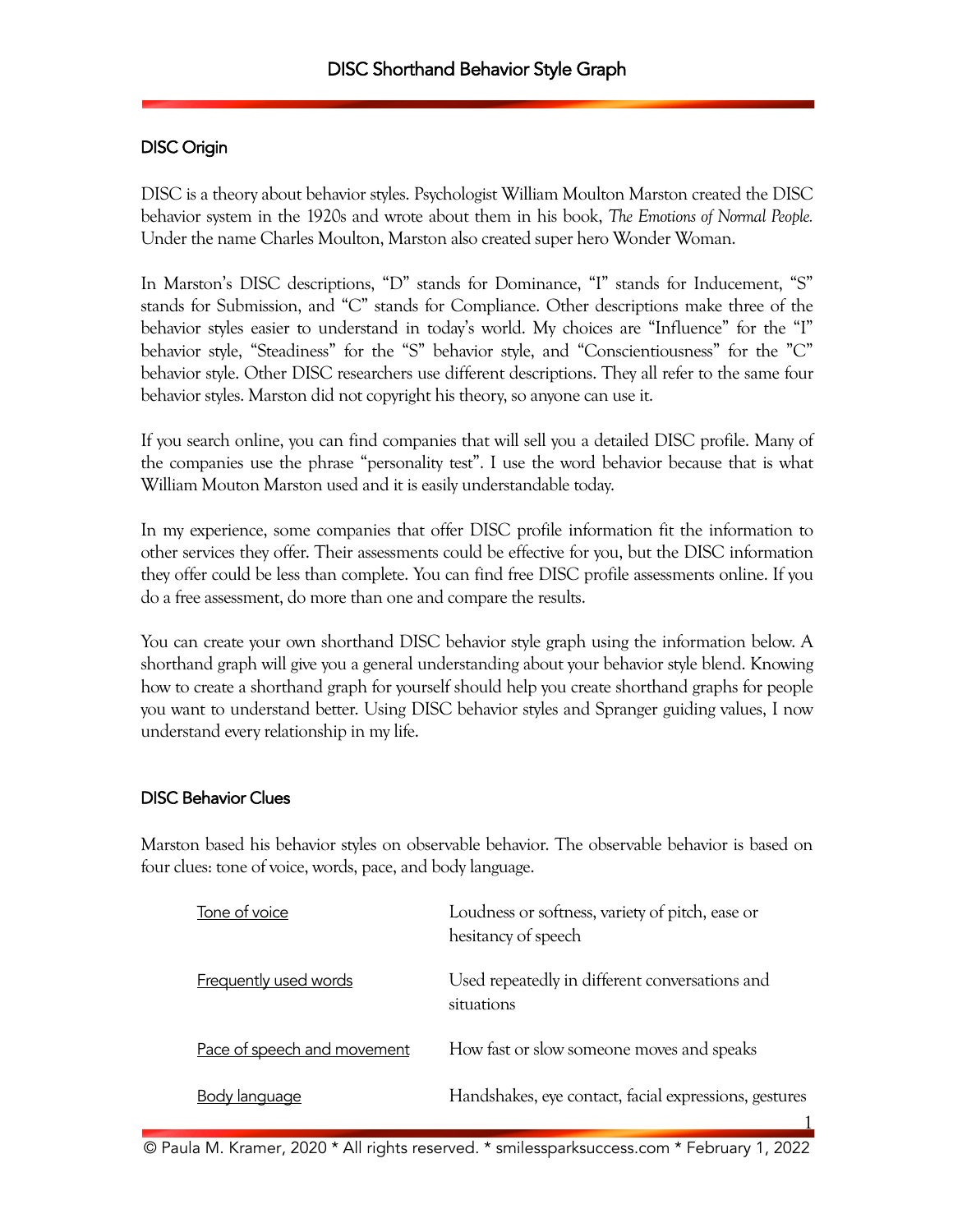#### High D Dominance

Tone of voice is a moderate range of pitch, clear, confident, may be loud, may sound forceful.

Words include results, productivity, control, success, goals, now, challenge, win, lead, new, benefits, bottom line. .

Pace is fast, talking fast and moving quickly and decisively.

Body language is purposeful with lots of hand movements while talking, some big gestures.

#### High I Influence

Tone of voice is flowing with lots of variation, may be loud, dramatic variety in pitch.

Words include fun, recognition, ideas, feel, party, enthusiastic, exciting, spotlight, may drop names.

Pace is fast, talking fast and moving quickly and spontaneously.

Body language is dramatic, lots of hand and arm gestures with whole body movement at times and an expressive face.

#### High S Steadiness

Tone of voice is soft and warm, little variety in pitch, may be hesitant.

Words include family, promise, help me, guarantee, think about it, attention, relationship, routine, logical, trust, security.

Pace is slow, talking slowly and moving with a steady ease.

Body language includes hand gestures, close to the body arm gestures, and small changes in facial expression.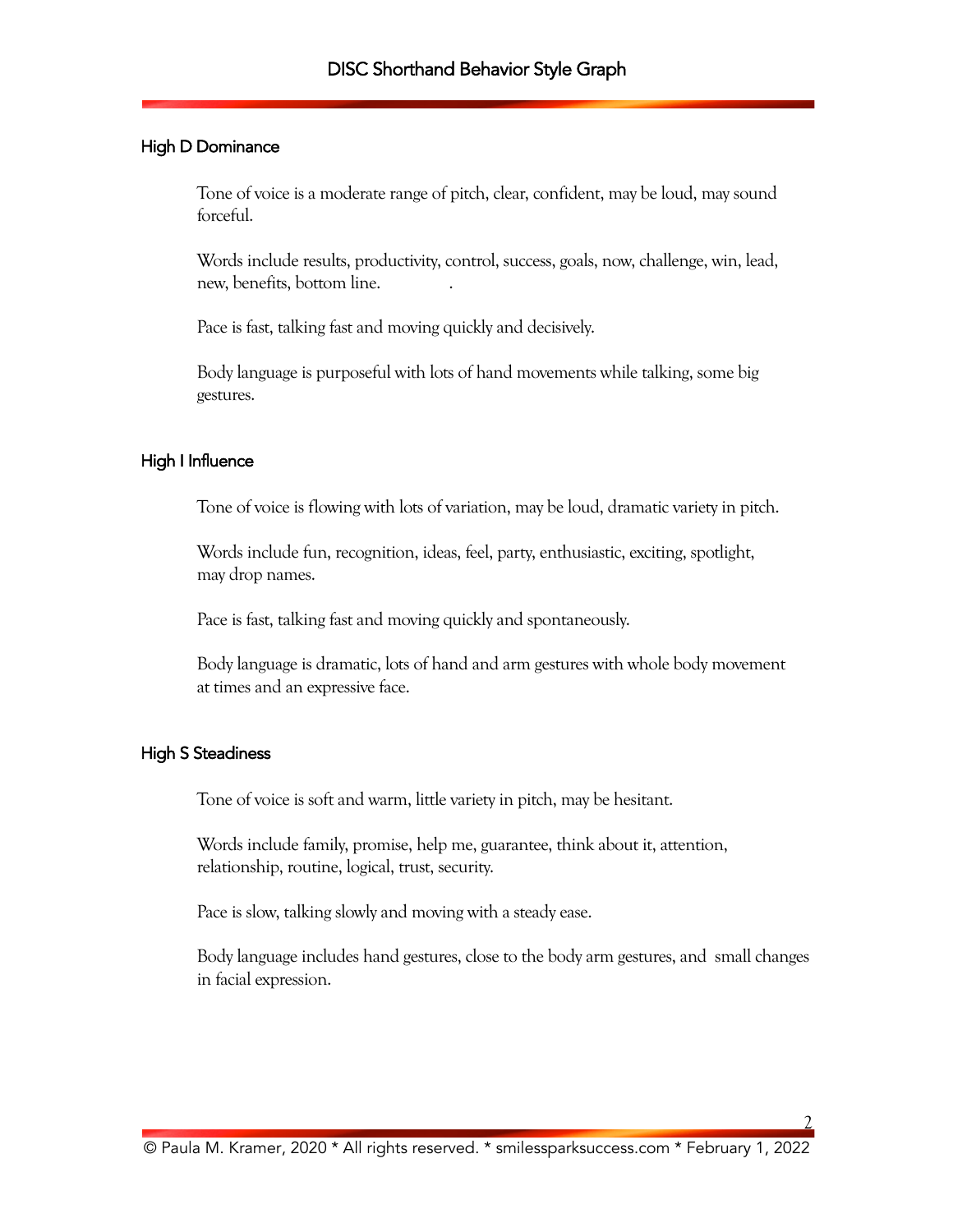## High C Conscientiousness

Tone of voice is moderate in volume and controlled with very little variety in pitch.

Words include facts, proven, procedure, rules, analyze, guarantee, plan, thoughts, credibility, accuracy, preparation, think it over, risk, based on the data.

Pace is slow, talking slowly, moving with a slow and systematic pace. .

Body language is minimal with few changes in expressions.

#### Shorthand DISC Descriptions

You can use these shorthand descriptions to quickly identify your own and other people's High DISC behavior style.

| High D Dominance                | Outgoing<br>Gets things done     |
|---------------------------------|----------------------------------|
| High I Influence                | Outgoing<br>Connects with people |
| <b>High S Steadiness</b>        | Reserved<br>Connects with people |
| <b>High C Conscientiousness</b> | Reserved<br>Gets things done     |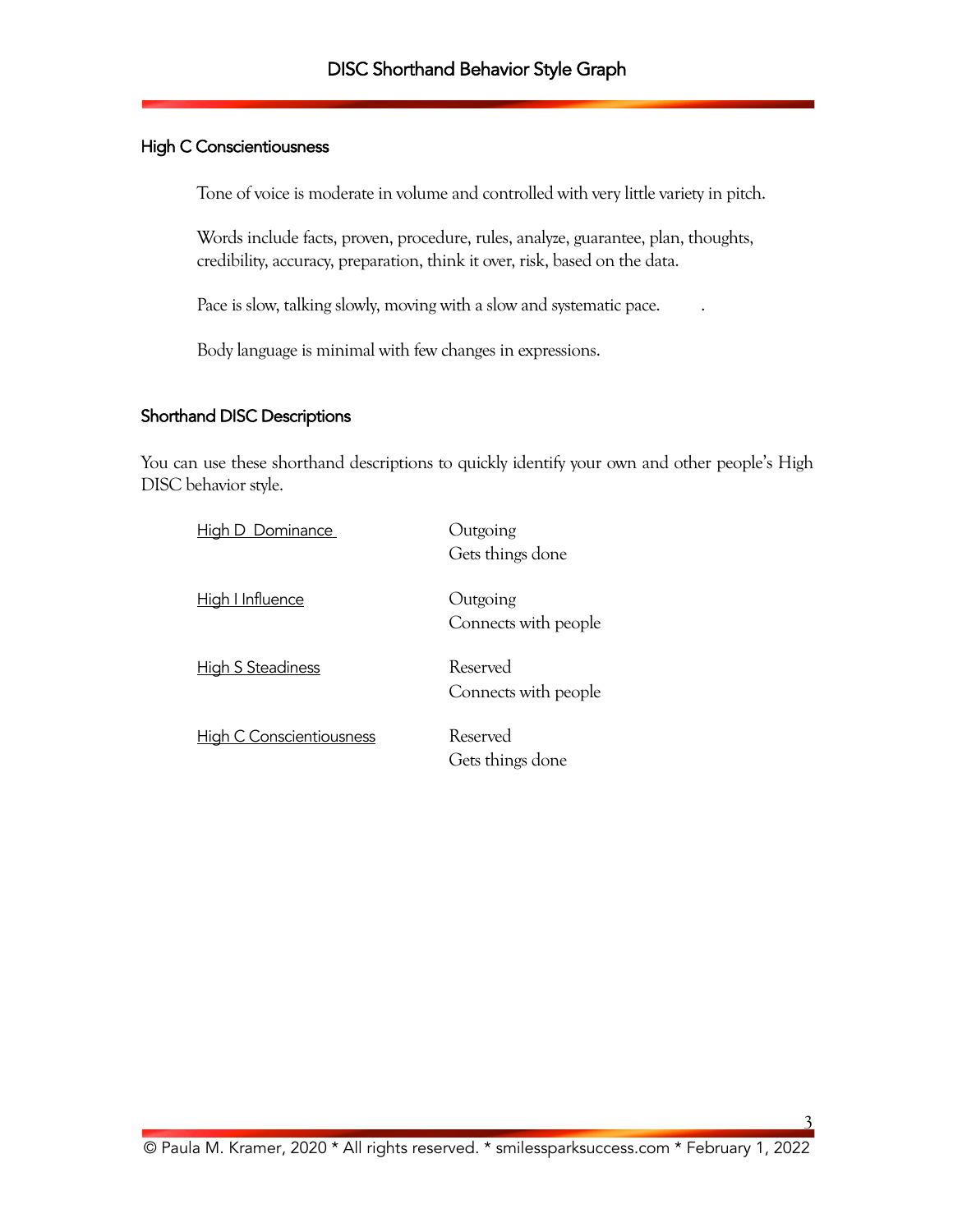#### DISC Behavioral Factors

Each behavior style focuses on a different behavioral factor — problems, people, pace, or procedure.

| Dominance Factor                | Problems:<br>How we respond to problems and challenges<br>How we use power               |
|---------------------------------|------------------------------------------------------------------------------------------|
| Influence Factor                | People:<br>How we attempt to influence other people<br>How we interact with other people |
| Steadiness Factor               | Pace:<br>How we respond to the pace of our surroundings<br>How we respond to change      |
| <b>Conscientiousness Factor</b> | Procedure:<br>How we respond to rules and procedures<br>How we respond to authority      |

## DISC Emotional Traits

Each behavior style also has an emotional trait:

| High D Dominance                | Anger                                   |
|---------------------------------|-----------------------------------------|
| High I Influence                | Trust                                   |
| <b>High S Steadiness</b>        | Nonexpression (keeping emotions inside) |
| <b>High C Conscientiousness</b> | Fear                                    |

# Is There A Best Behavior Style?

No behavior style is best. Each behavior style has success characteristics and failure characteristics. Each behavior style is good at something the other three behavior styles have trouble doing well.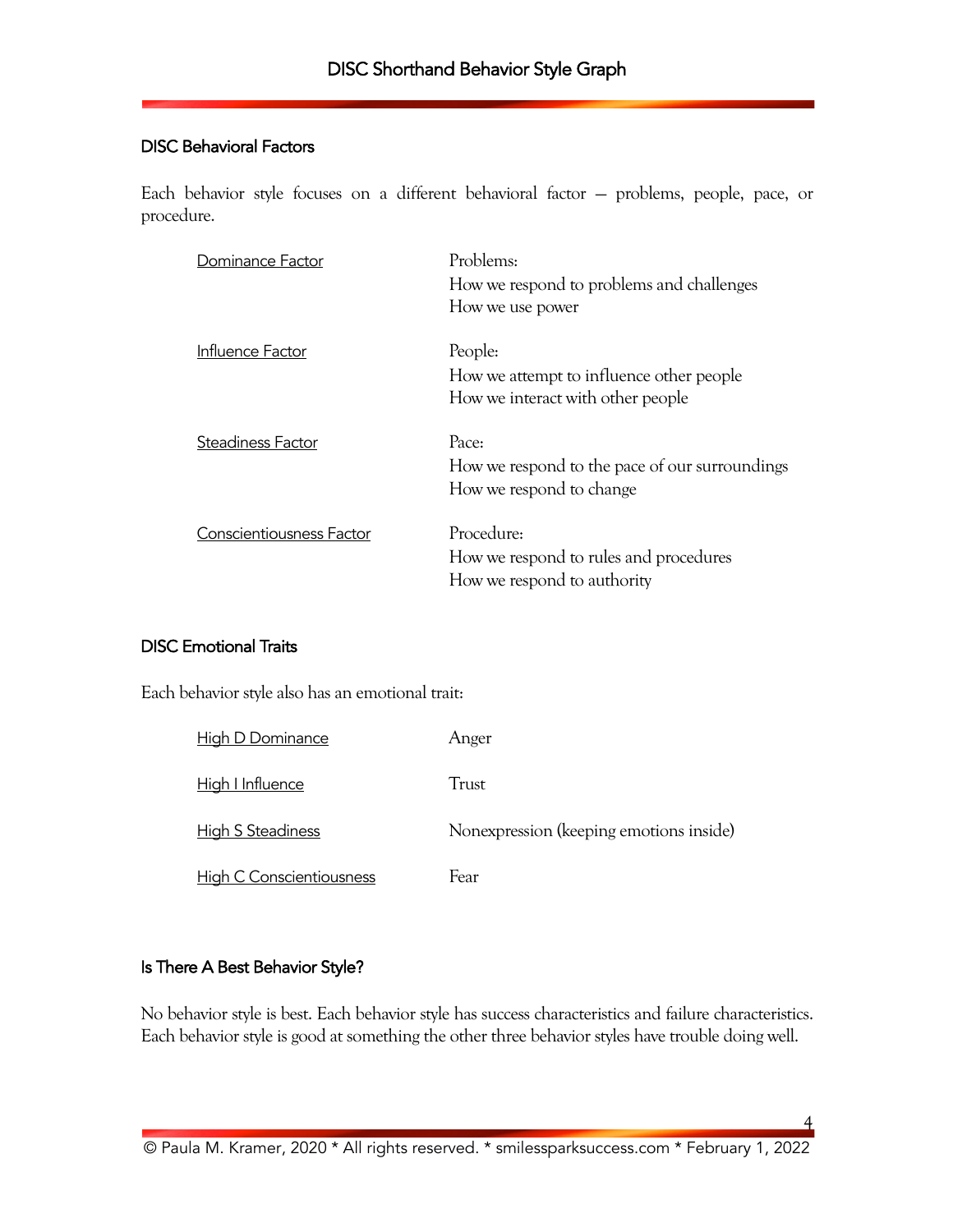# Graphing DISC

You can do a DISC graph in two ways, a detailed graph and a shorthand graph.

## *Detailed Graph*

DISC behavior styles can be graphed in great detail. If you buy a DISC profile online, you will get a detailed graph. The graphs have a midline that defines the behavior styles as either High or Low. Below is my detailed DISC graph.

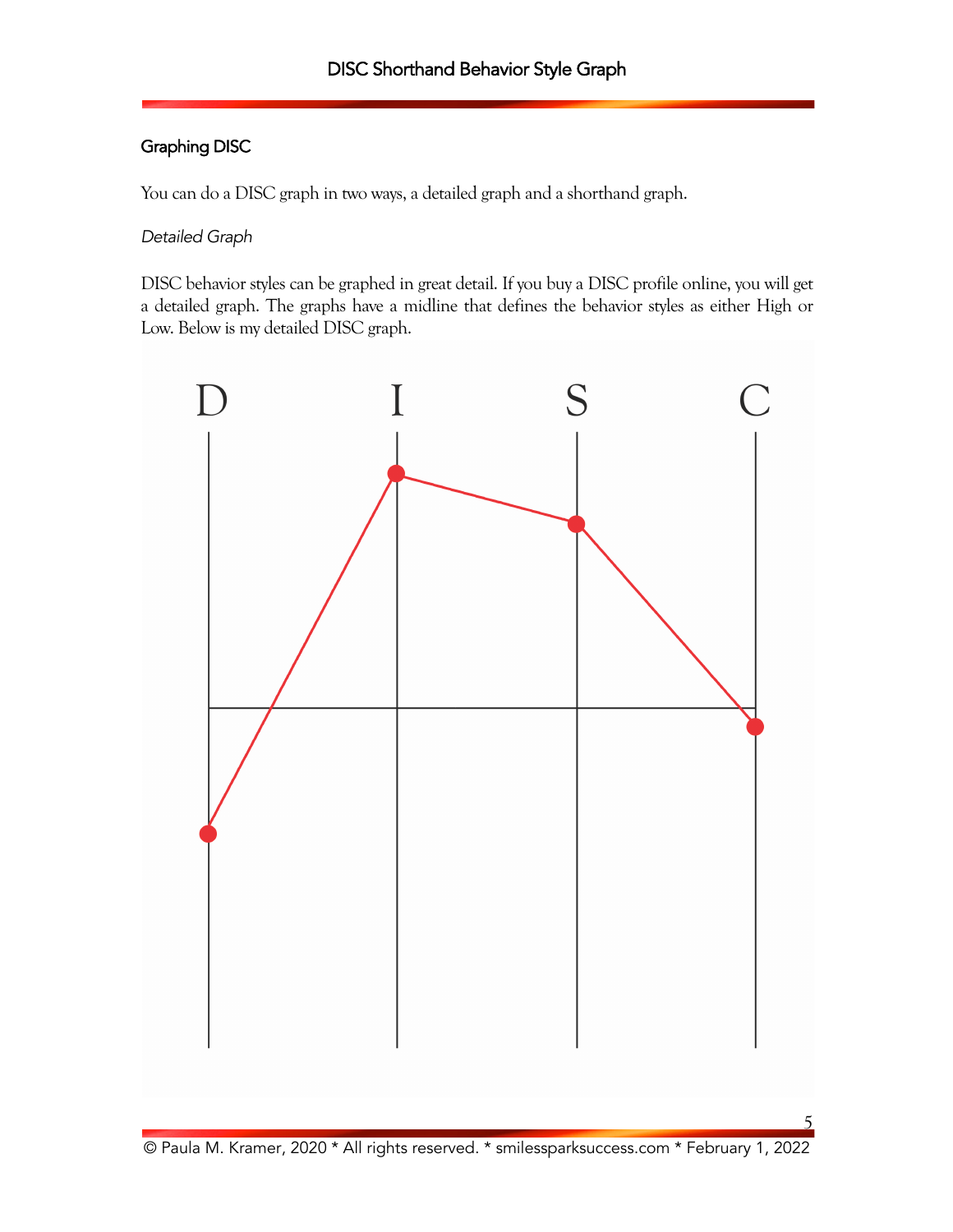## *Shorthand Graph*

Using High and Low behavioral factors, however, you can also create a shorthand graph that gives you a general understanding of your own behavior style blend. Most people will have two behavior styles above the midline and two behavior styles below the midline.

# High/Secondary High Low/Secondary Low

Some people will have three behavior styles above the midline and one behavior style below the midline.

# High/Secondary High/Tertiary High Low

Some people will have one behavior style above the midline and three behavior styles below the midline.

> High Low/Secondary Low/Tertiary Low

Be honest when you fill out the shorthand graph. It's all right to be better at getting things done than at connecting with people. Just learn to connect with people so you can be better at getting things done. I

## 3 Behavior Styles Above The Midline

If you have three behavior styles above the midline, determining your Secondary High behavior style is more complicated. You may have to think about it for a while before you figure it out. Your Secondary High behavior style will play a bigger part in your life than the other two behavior styles.

If you have three behavior styles above the midline and you have figured out your High and Secondary High behavior styles, you have nothing else to figure out. The third behavior style above the line is your Tertiary High behavior style. Your Low behavior style is the one behavior style below the midline.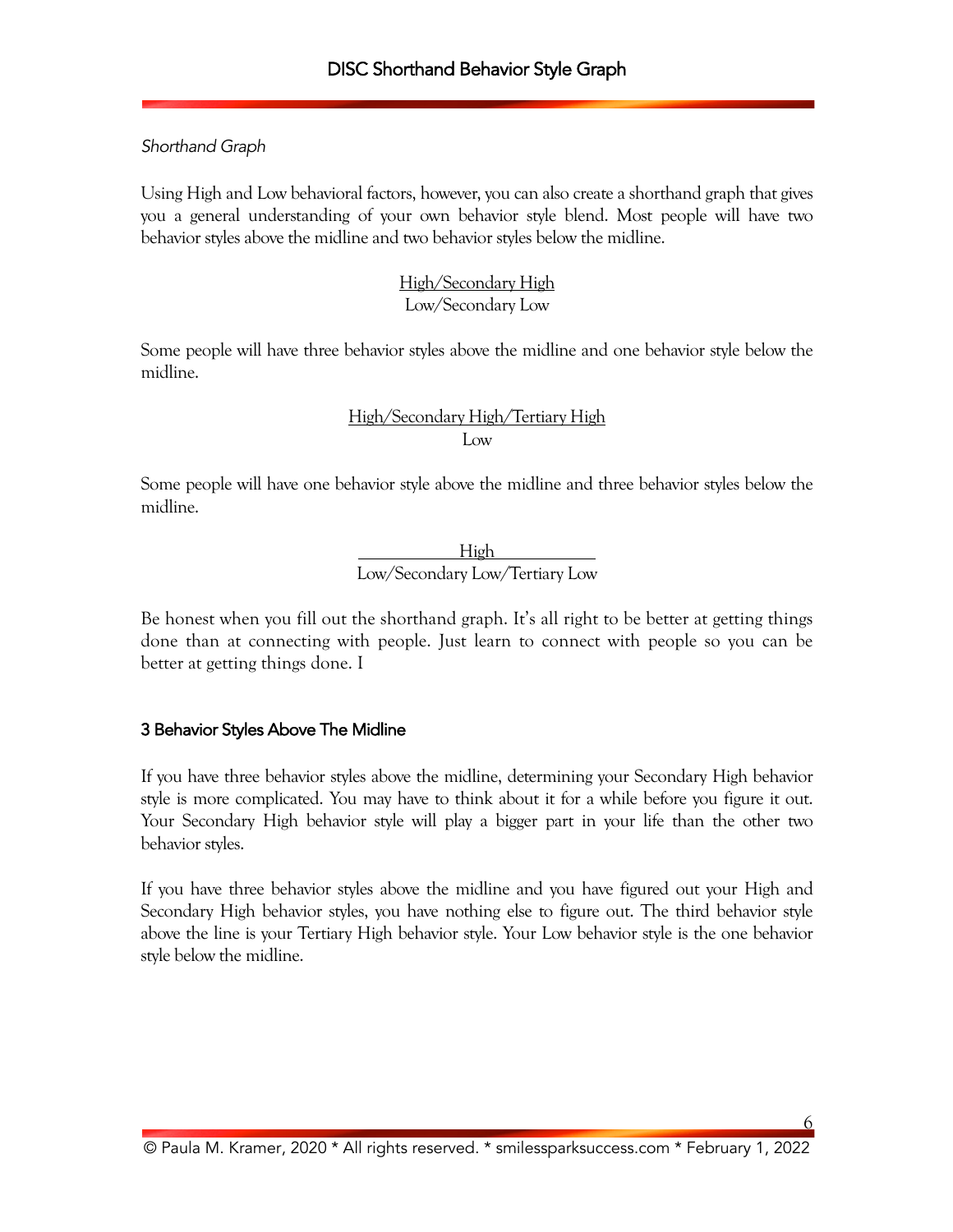#### 1 Behavior Style Above The Midline

If you have one behavior style above the midline, your Secondary behavior style (the one that modifies your High behavior style the most) is your Low behavior style.

Your Low behavior style is the one that has more meaning in your life than the other two behavior styles below the midline. You may have to think about your other two Low behavior styles for a time to figure out which one is Secondary and which one is Tertiary. Your Tertiary style has the least meaning in your life.

## Shorthand Graph Example

To illustrate creating a shorthand graph, I will use myself as an example. I know I am a High I because I talk fast, use dramatic body language, and want to influence people with my ideas. I know I have a Secondary High S because I need self-determined routines and quiet times in my personal and professional lives in order to maintain stability in my relationships.

As for my Low behavior styles, cooperating with other people (Low D) is almost continuously important to me. I take charge of situations only if cooperating looks impossible or difficult and it seems that no one else knows enough to take charge. When I take charge, I try to do so in a cooperative way unless other people resist my efforts to be cooperative. As for my Low C, whether or not I follow rules and procedures depends on the situation and the authority involved. If I feel respect from an authority, I will respect that authority and follow rules and procedures. If I do not feel respect from an authority, I will make my own rules and procedures out of respect for myself. Cooperating with other people to solve problems is a continuing need for me. Following rules is not a continuing need for me. Creating my own rules is not a continuing need for me. My Low D has more meaning in my life than my Low C, so my D is lower than my C. D is my Low behavior style and C is my Secondary Low behavior style.

A shorthand way of describing my behavior style combination is to say that I am a "High I over S" and to write that I am an "I/S." People with three behavior styles above the line would use these examples: saying "High S over C over D" and writing "S/C/D." People with one behavior style above the line could use these examples: saying "High C over Low S" and writing "High C/Low S." The Low S is the Secondary behavior style because it is the strongest behavior style after the High behavior style.

The shorthand graph below is mine. It shows my High I and Secondary High S. It also shows my Low D and Secondary Low C.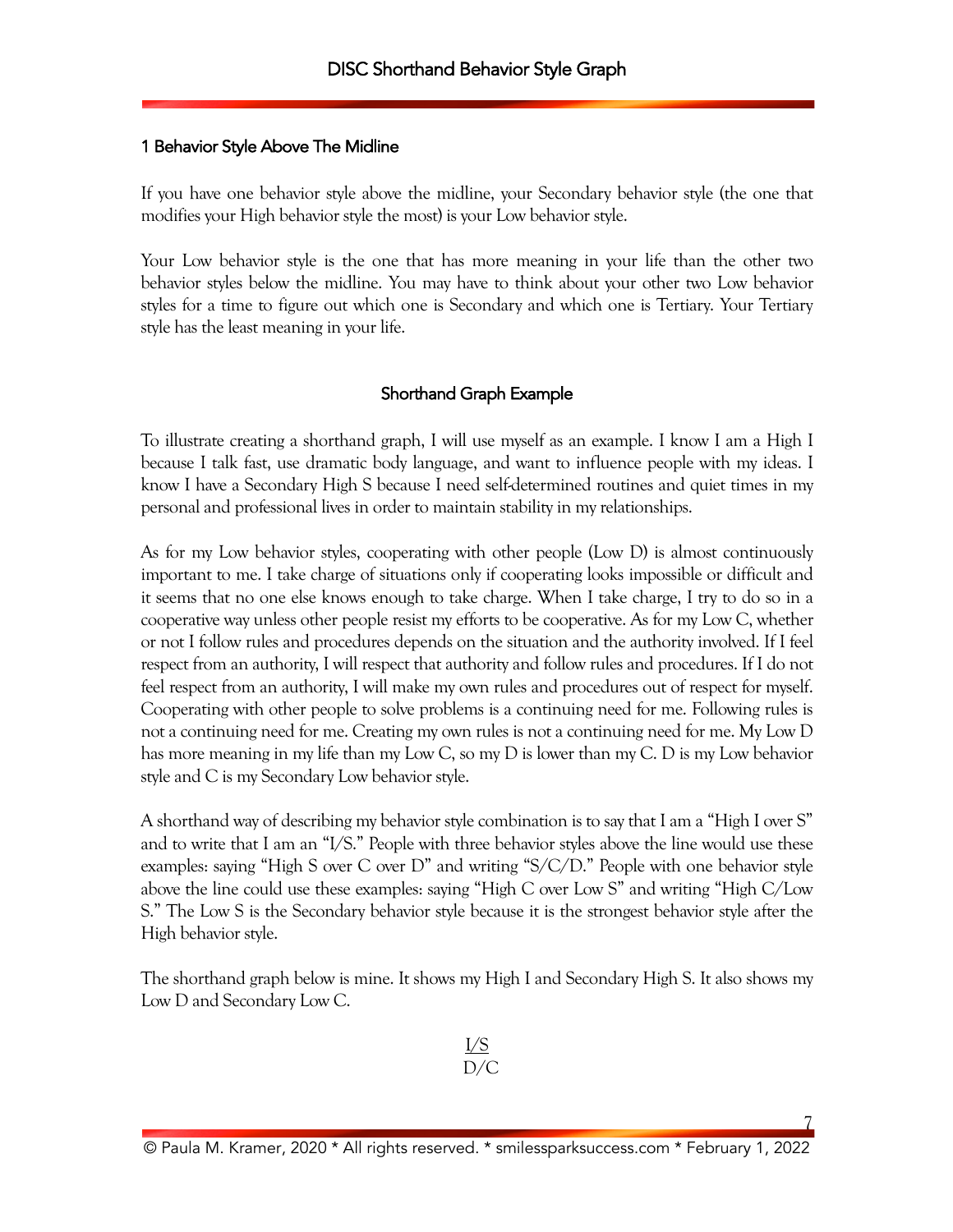# Shorthand DISC Graph Worksheet

We are all combinations of all four behavior styles. We cannot have both the High and Low characteristics at the same time for any behavior style. We have either the High or Low characteristics for each behavior style.

Remember, though, that if you have trouble choosing between the High and Low characteristics for one behavior style, you probably go back and forth between the High and Low characteristics of that behavior style. That behavior style is situational for you. In a detailed graph, your situational behavior style would be close to the midline.

Decide which High and Low behavior style characteristics describe you when you are feeling comfortable and safe.

Fill in the appropriate graph on the next page.

| High D           | Copes with challenging situations by taking charge<br>Fast anger fuse                             |
|------------------|---------------------------------------------------------------------------------------------------|
| Low D            | Copes with challenging situations by looking for ways to cooperate with others<br>Slow anger fuse |
| High I           | Feels comfortable with people<br>Optimistic and trusting                                          |
| Low <sub>l</sub> | Feels cautious about people<br>Pessimistic and skeptical                                          |
| High S           | Functions best following the steady pace of self-determined routines<br>Keeps emotions inside     |
| Low S            | Functions best with frequent changes of pace<br>Expresses emotions freely                         |
| High C           | Respects authority<br>Fears breaking authority's rules and procedures                             |
| Low C            | Ignores authority<br>Fearlessly breaks authority's rules and procedures                           |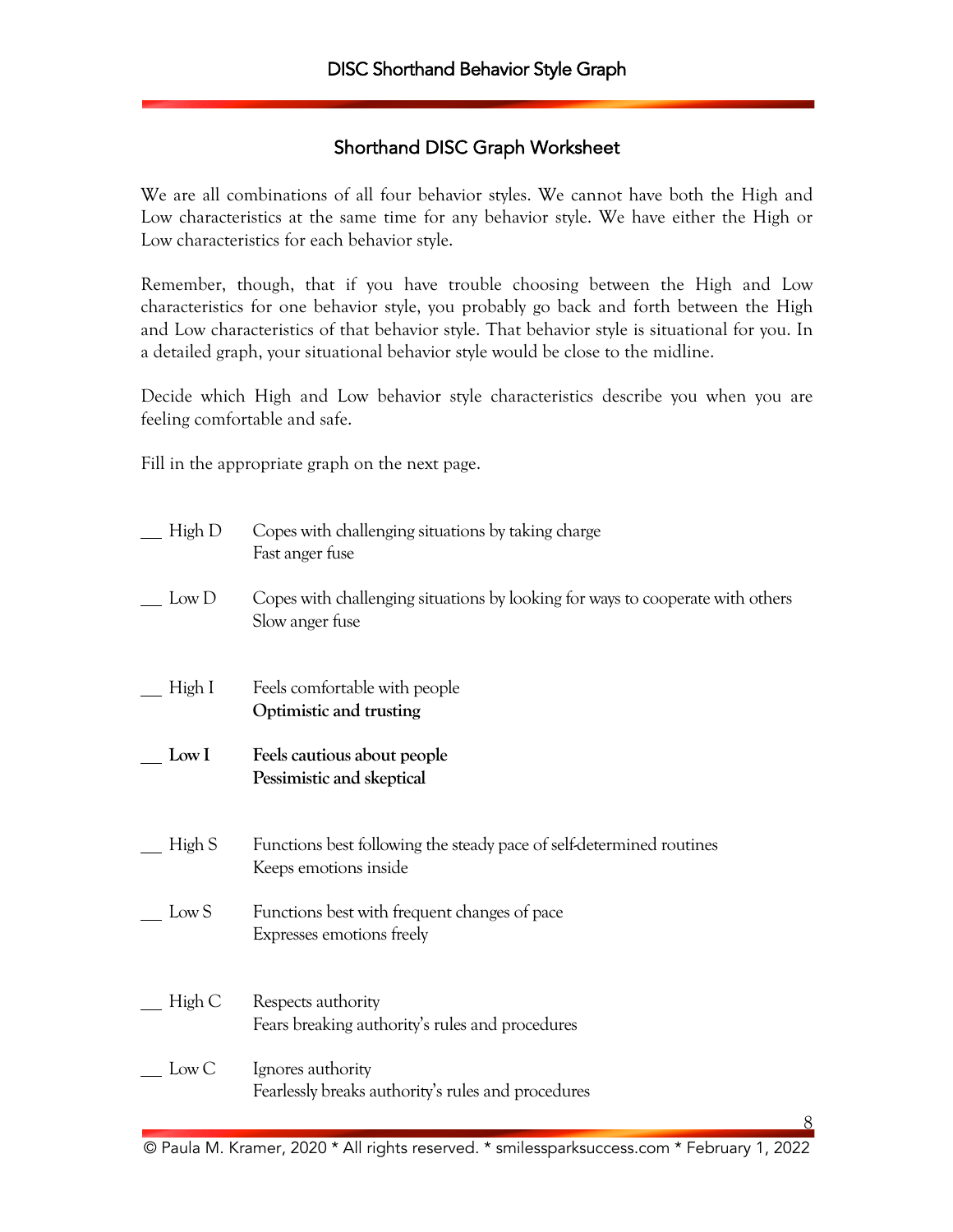Two Above Midline, Two Below Midline Graph

 / /

Three Above Midline, One Below Midline Graph

/ /

One Above Midline, Three Below Midline Graph

/ /

### Using Your Graph To Create More Success For Yourself

Once you have figured out your shorthand graph, use My Needs on my website to satisfy your behavior style needs and spark more success for yourself. If we do not have the food and water we need to satisfy our hunger and thirst, we have difficulty sparking success. If we do not have what we need to satisfy our behavior style needs, we have difficulty sparking success. Just as you would make a point of satisfying your hunger and thirst needs, make a point of satisfying your High and Secondary High behavior style needs. You will be most successful if you satisfy your behavior style needs in ways that are respectful to the behavior style needs of other people.

You can also use the Our Needs information to tell people how to communicate with you in ways that satisfy your behavior style needs.

In a close relationship, use the Comparing Needs to understand your relationship better.